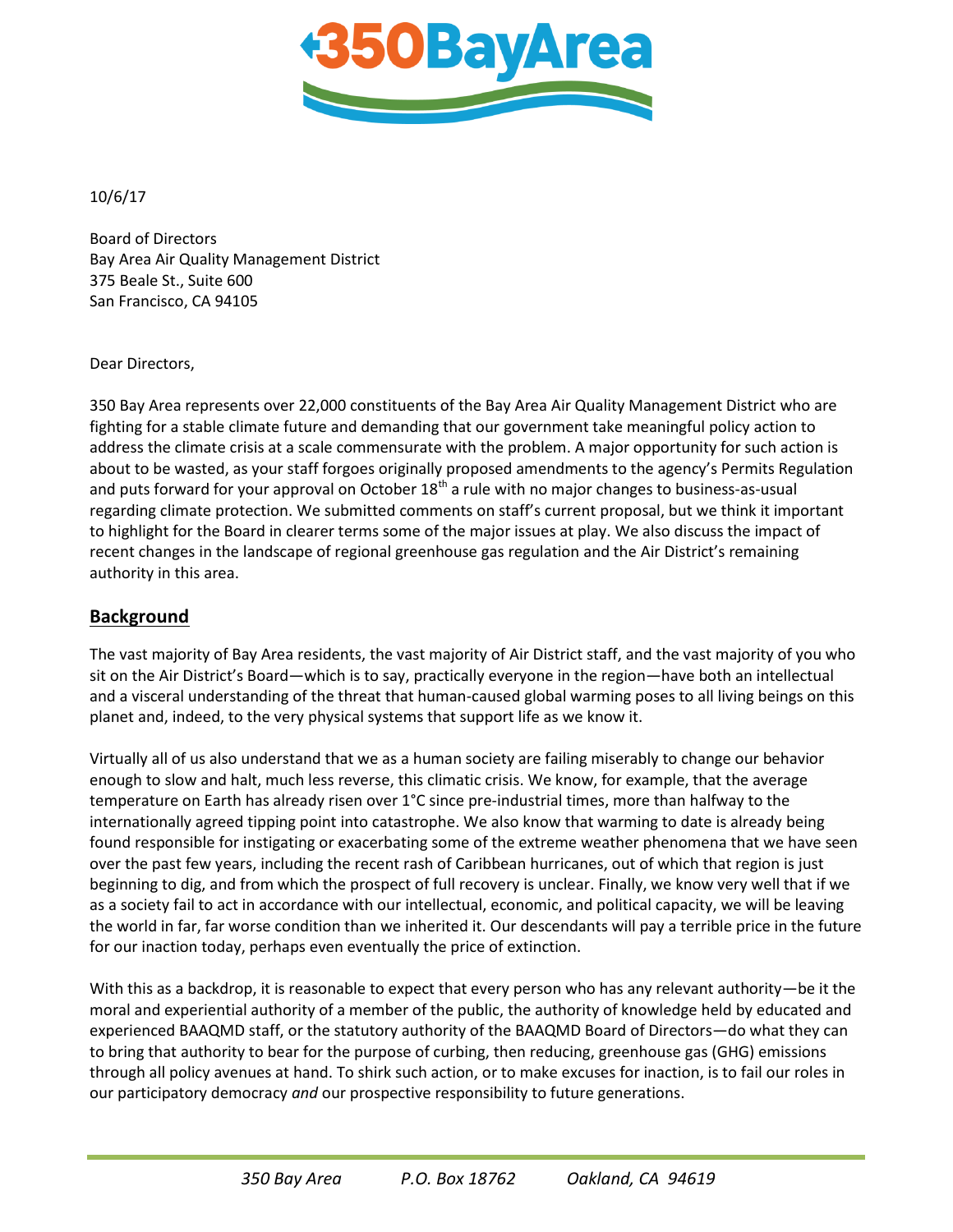## **BAAQMD is Already Abandoning 2017 Clean Air Plan Commitments**

Permitting is the central function of the Air District. The agency's permitting actions set the limits of, and circumscribe the possibilities for, emissions control and protection of public health in the region. The EPA's "limited disapproval" in 2016 of BAAQMD's 2012 round of changes to its permitting regulations required that the Air District make some further alterations to the rule, notably including tightening its calculation procedures for modified sources. This rulemaking process provided the Air District with an opportunity to take a fresh look at its permit program; whether it accurately and adequately reflects the agency's stated commitments, plans, and policy visions; and in what ways it might be concurrently improved to eliminate any gaps in achievement that may persist. Indeed, the Air District's much-heralded 2017 Clean Air Plan, just adopted in April of this year, had already queued up a couple of permit program commitments for the agency: Control Measure SS9—to integrate significant crude slate changes into the permitting program—and Control Measure SS17—to integrate evaluation of GHGs from new and modified sources meaningfully into the permitting program.

Initial attempts at implementing those control measures were included in the version of the Permits Regulation released in May of this year. 350 Bay Area found the proposed amendments demonstrably weaker than necessary to meet adopted Air District commitments, and we submitted comments to that effect.

Yet, in the end, the Air District is withdrawing all relevant language and **reneging entirely on these key Clean Air Plan pledges**, choosing only to make rule changes that are "relatively minor, and are mostly technical and administrative in nature," generally only addressing GHGs in the rule amendments by adding more exemptions for them, inserting federal backstop requirements that will never be exceeded, and wholly squandering this opportunity to ensure that the agency's permitting actually implements its own policies and commitments to the public. This collective course of action would seem to indicate that the status quo vis-à-vis permitting is working just fine. Yet the Air District's own tracking of current and forecasted GHG emissions, overlaid with regional and state emission targets (reproduced below), illustrate clearly that this is not the case!



Figure 3-9. Projected Bay Area GHG Emissions by Sector Based on State Policies  $(100$ -year GWP)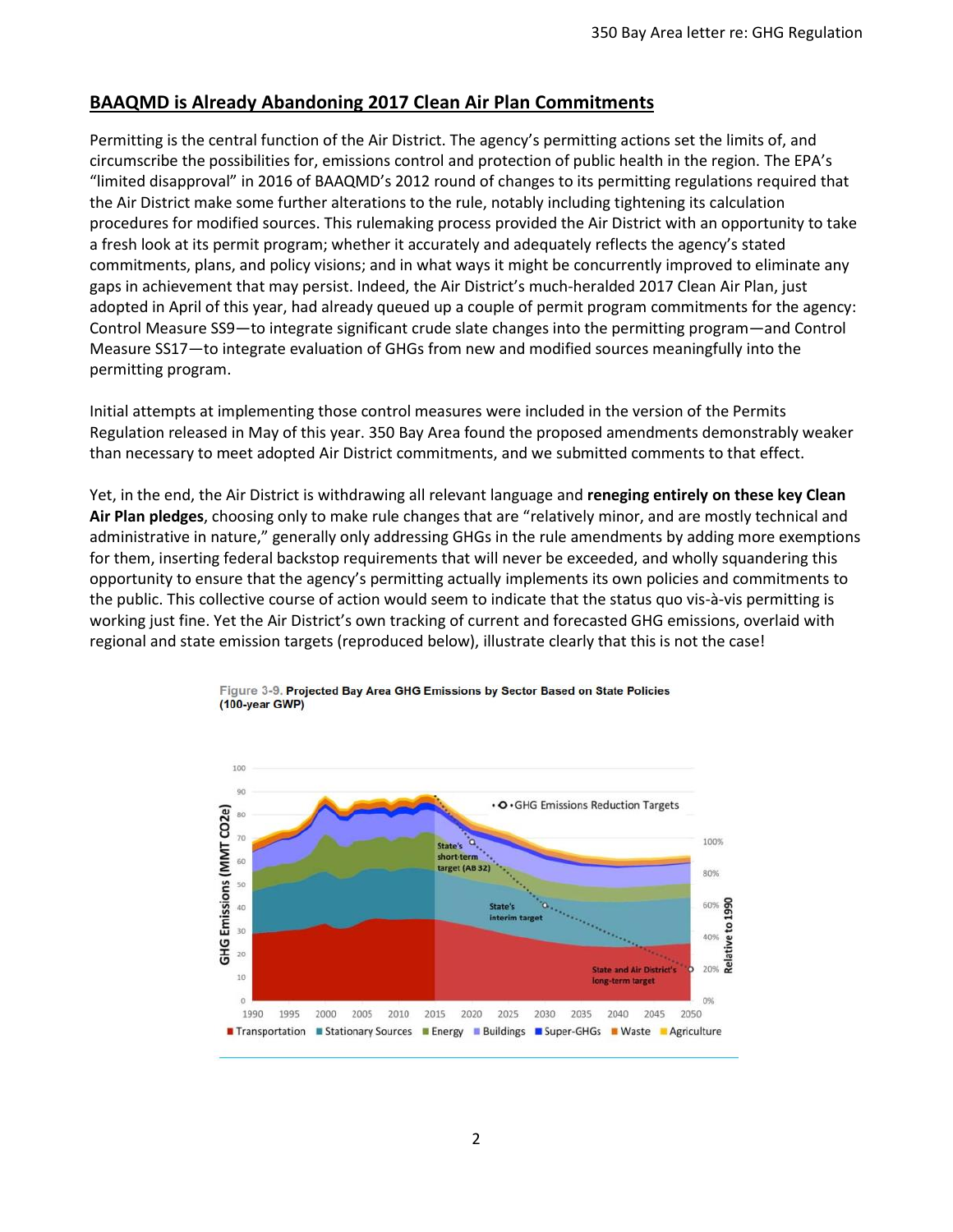No, the data clearly show that the status quo is not working just fine; rather, it is rendering our region and planet increasingly uninhabitable. It is, correspondingly, indefensible for the Air District to cancel or postpone action on these control measures.

The 2017 Clean Air Plan clearly states that even the *full implementation* of all its control measures would only achieve a fraction of the emission reductions necessary for our region to do our part to meet regional and state climate targets. Yet the Air District is already backing off on SS9 after industry pushback, saying that it needs more study. And the Air District is already backing off on SS17, and untold other control measures as yet unknown to the public, because of a misguided abdication of responsibility and authority (further expanded in the next section).

How does BAAQMD plan on making up this collective shortfall in emission control? Was the Regional Climate Protection Strategy that the Board of Directors called for in 2013 and that was included in the 2017 Clean Air Plan just a paper exercise? The public is counting on more than that.

## **BAAQMD Flatly Misuses AB 398 to Justify Inaction**

Air District staff had the right idea on rulemaking, initially suggesting amendments to the Permits Regulation to implement the Clean Air Plan's published promises to the region. Between that time and the issuance of the final proposed amendments, however, unprecedented state legislation was passed by means of arm-twisting, threats, and even ridicule. To be sure, the legislation—AB 398—is a serious infringement on the Air District's regulatory authority, and one that we believe must be rectified in a future legislative session.

That serious infringement notwithstanding, Air District Counsel is misrepresenting the plain language and the import of this legislation as a near-universal justification to abdicate critically significant pieces of its regulatory responsibility and authority with respect to GHGs.

Air District Counsel has guided staff to assert on page 2 of the staff report for these amendments that: "recent legislation has restricted the Air District's legal authority to impose regulatory limits on  $CO<sub>2</sub>$  from sources subject to the state's Cap and Trade program." Statements to this effect are repeatedly scattered throughout the report.

This is the relevant preemption language in AB 398, Sec. 12 that applies to Air Districts (emphasis added):

Section 38594 of the Health and Safety Code is amended to read:

(a) Except as provided in subdivision (b), nothing in this division shall limit or expand the existing authority of any district.

(b) **A district shall not adopt or implement an emission reduction rule for carbon dioxide from stationary sources that are also subject to a market-based compliance mechanism** adopted by the state board pursuant to subdivision (c) of Section 38562.

(c) **Nothing in this section affects in any manner the authority of a district to adopt or implement**, as applicable, any of the following:

(1) **A rule, regulation, standard, or requirement** authorized or required for a district to adopt under Division 26 (commencing with Section 39000) **for purposes other than to reduce carbon dioxide from sources subject to a market-based compliance mechanism** adopted by the state board pursuant to subdivision (c) of Section 38562.

The New Source Review permitting program described in Rule 2-2, which is at the core of federal, state, and regional pollution regulation, is decidedly *not* an emission reduction rule. The purpose of pre-construction review and the issuance of operating permits, such as under federal New Source Review (NSR), federal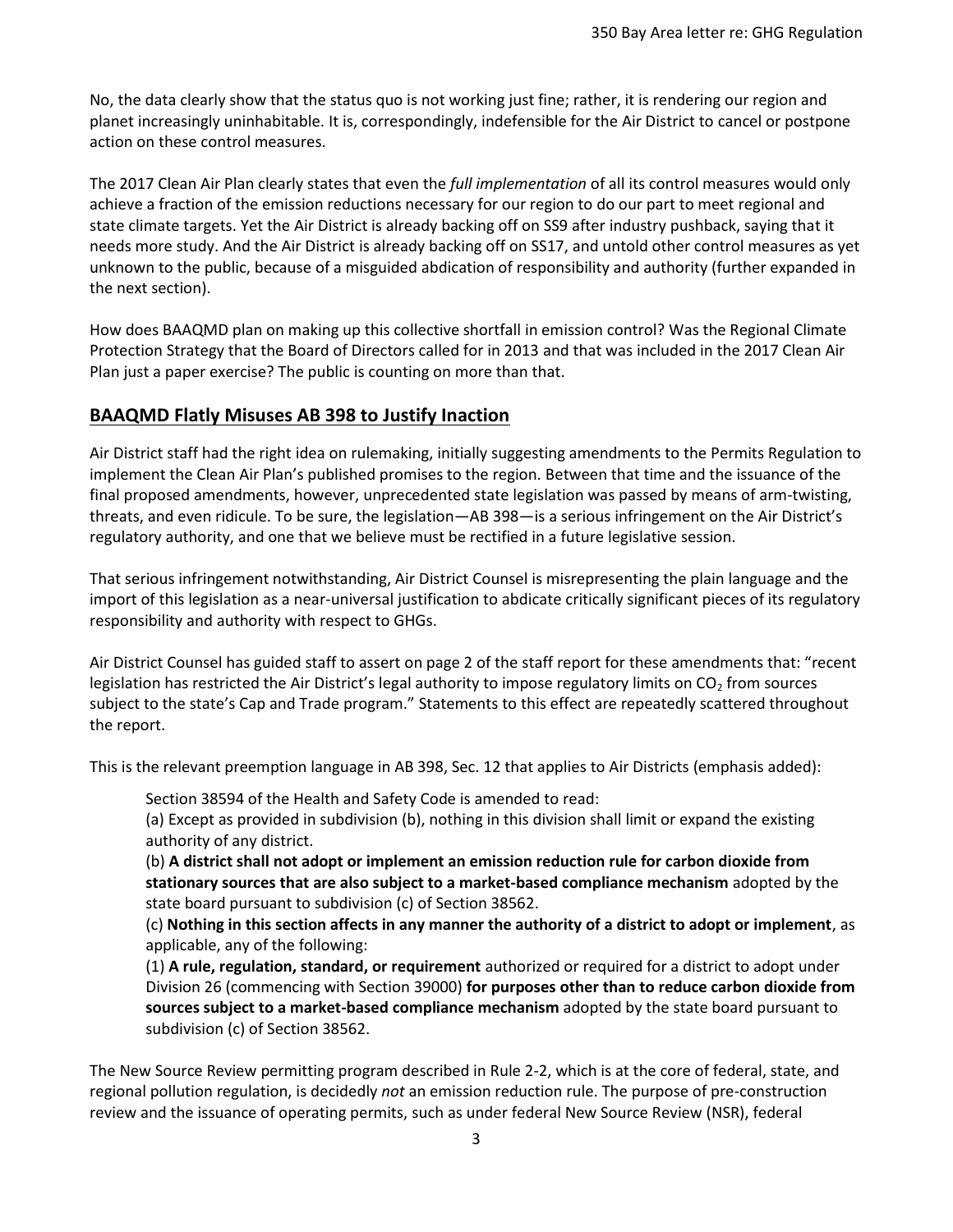Prevention of Significant Deterioration (PSD), or non-federal NSR programs is to curb increases in emissions from new and modified sources by imposing Best Available Control Technology (BACT) so as to *restrict emission increases* from those sources, not to achieve "emission reductions" as such. The normal result of NSR and PSD permitting is to place a cap on previously nonexistent emissions (i.e., emissions from *new* sources, and *new* emissions from modified sources) through enforceable permit conditions. Emission reduction rules, on the other hand, are those commonly referred to as Best Available Retrofit Technology (BARCT) rules. Both the public at large and the Board of Directors, which is responsible for adopting the Air District's regulatory programs, deserve to have this important distinction made explicit, yet it appears that agency staff is obfuscating this clear legal and categorical division.

On its face, the plain language of Health and Safety Code (H&SC) §38594 clearly establishes its purpose as restricting Air District authority to *reduce* CO<sub>2</sub> emissions from sources subject to California's Cap and Trade program. There is no explicit prohibition in this new legislative language on an air district's authority to limit emissions from *new* sources, and *new* emissions from modified sources. **Indeed, in clear distinction with the language and the purpose of H&SC §38594, the goal and the purpose of NSR permitting is to allow the operation of a new or modified source that will emit pollution that** *wasn't emitted before***, not to impose restrictions on—or require emission reductions from—already-existing sources that are, or will predictably become, subject to a market-based compliance mechanism intended to limit the emission of carbon dioxide from existing stationary sources.**

If the foregoing is true, or likely true, or even possibly true, then the public deserves better from this agency. BAAQMD is tasked with protecting the public's health from unnecessary air pollution, and it cannot shirk its public duty to control the emission of greenhouse gases from new sources—**which are not subject to the legislature's recent restriction on air district action to control carbon dioxide emissions from certain categories of existing sources.** 

Rather, BAAQMD should fully incorporate the review of proposed *increases* in GHG emissions from proposed new or modified sources into its permit program. If, by taking such an action, BAAQMD is put in the position of testing the meaning and applicability of H&SC §38594, so be it. The public will never know what the preemption language of this statute really means unless the Air District asserts its proper authority. If a legal challenge on this one narrow point is brought, the courts have broad authority to review and make a final decision on the extent of the applicability of the new statutory language.

In this regard, the Board of Directors should note that the language of H&SC §38594 actually **allows** the Air District to include carbon dioxide in its NSR rule. Again, AB 398 clearly states that:

(c) Nothing in this section affects in any manner the authority of a district to adopt or implement, as applicable, any of the following:

(1) A rule, regulation, standard or requirement . . . for purposes other than to reduce carbon dioxide from sources subject to a market-based compliance mechanism adopted by the state board pursuant to subdivision (c) of Section 38562.

Because the District's NSR rule is *not* an "emission reduction" rule, but is, rather, a rule to prevent emission increases from new stationary sources, there can be no basis for Air District staff to convincingly argue that the District's NSR rule is somehow preempted from addressing *increases* in carbon dioxide emissions from new or modified sources. If the Air District's authority in this area and others is not tested, but is instead ceded without either due diligence or the necessary courage that a regulatory agency can and should manifest in protecting the interests of its constituents, then BAAQMD will have failed its constituents and will have effectively repudiated its own long-declared mission and oft-stated commitments to take necessary action to protect the global climate.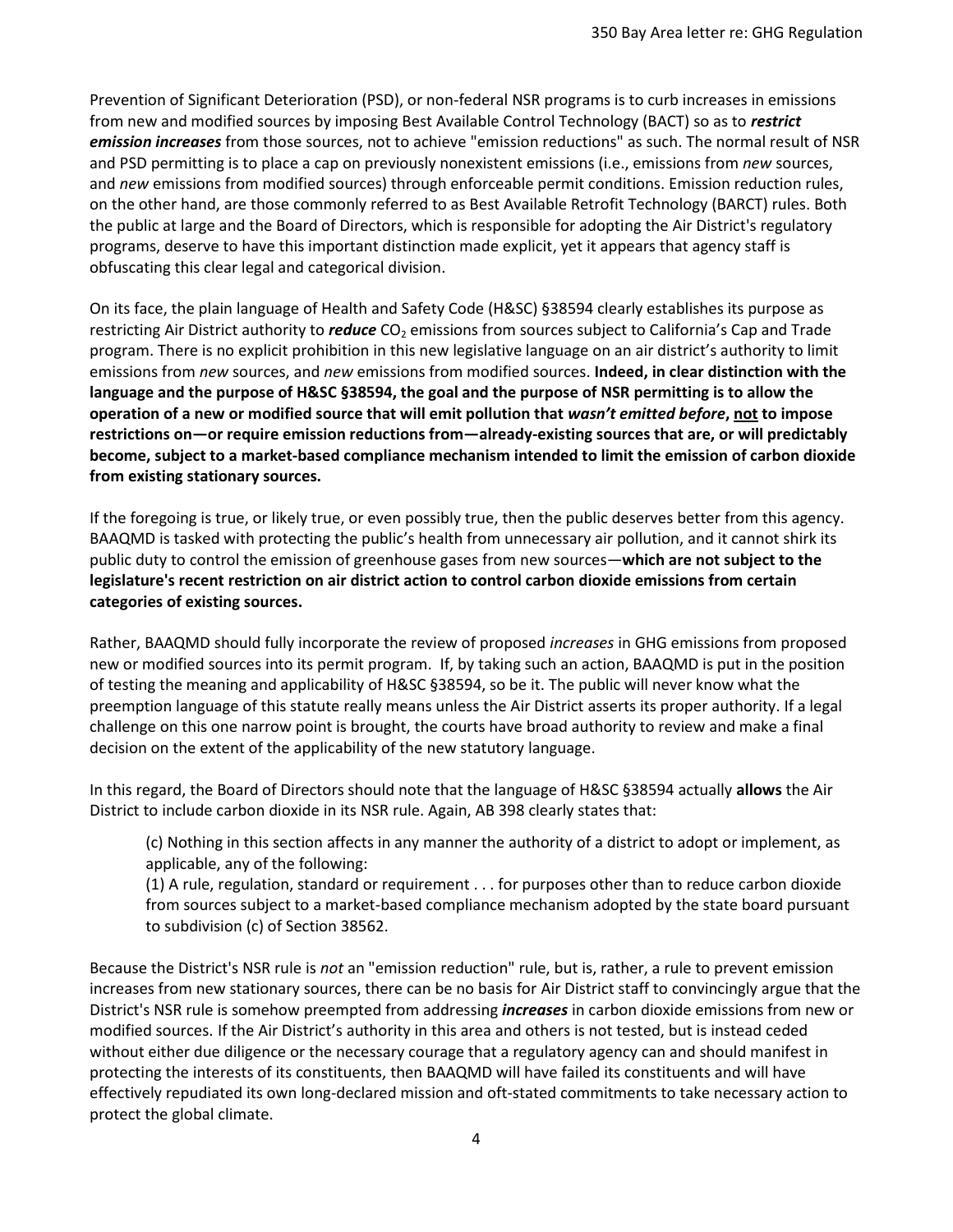Given the deep gap between our GHG emissions and where they need to be, the immeasurable negative consequences that will arise if that gap is not addressed, and the clear distinction between the kind of "emission *reduction* rule" from *existing* sources that is prohibited by AB 398 and the role the Air District's permit program plays in limiting emissions *increases* from *new and modified* sources, it is indefensible for the Air District to take a pass on this key issue. Failing to apply sensible and feasible NSR requirements to curb *new* emissions of carbon dioxide from new or modified stationary sources will serve as the worst kind of irresponsible cowardice that a regulatory agency could demonstrate.

## **The Air District's NSR Program—Then & Now**

In the late 1970's, the District's NSR program was essentially intended to assure nothing more than that a new source of air contaminants would not result in a violation of an applicable ambient air quality standard at ground level. In other words, the Air District's original NSR program was predicated on the notion that "dilution is the solution to pollution." A proposed new source (even a very large one) would be acceptable and could be permitted if simply employing a tall stack abetted by enough air flow to push the new emissions sufficiently high in the atmosphere. When faced with this substandard rule, the California Air Resources Board challenged the Air District's rule and ultimately persuaded the agency to adopt a version of the Model NSR Rule that ARB had initially developed for (and ultimately imposed on) the South Coast Air Quality Management District.

That ARB Model NSR Rule incorporated the notions that any emission increase above a certain threshold would be required to install BACT and that any emission increase above a higher threshold would have to be offset by emission reductions from existing sources at a ratio of greater than one-to-one. Only by the implementation of an NSR rule mandating the implementation of BACT by new sources and the provision of emission offsets for larger emission increases could the public be protected from significant increases in ambient air pollution, which—even if they were not directly responsible for causing an ground-level air quality standard violation—would significantly contribute to the deterioration of regional air quality.

ARB's concern was especially important in connection with the then-prevalent air quality violations of the ozone standard, because new sources did not emit ozone. Rather, their emissions of volatile organic compounds and oxides of nitrogen would cook in the sunlight and result in bad air quality (and ozone standard violations) 50 miles or more downwind, without there being any direct way at the time to track those violations back to the sources of the precursor emissions.

*The problem with carbon dioxide is virtually identical to the problem 40 years ago, with BAAQMD's failure to cap emissions from new sources that could not be shown to directly cause an air quality standard violation, except that now the problem is global rather than merely regional.* Capping new emissions of carbon dioxide is an essential element of our society's efforts to control climate change, and such caps do not constitute "emission reduction rules" in the classic sense. The purpose of the NSR rule since 40 years ago has been to prevent or minimize *increases* in emissions from new or modified sources; it is not to *reduce* emissions from existing sources. Indeed, these two aspects of air pollution control are complementary, but they are necessarily directed at different classes of sources and have different purposes and rationales.

Emission reduction rules are necessary to reduce existing, typically permitted levels of emissions from existing sources. For example, to move toward attainment of the ozone standard, the District adopted a broad range of rules directed at numerous specific source categories of the emissions of volatile organic compounds. The "emission reduction" rules specifically called out in H&SC §38594(b) are precisely the sorts of rules that the District adopted for many years to address emissions of volatile organic compounds from existing sources,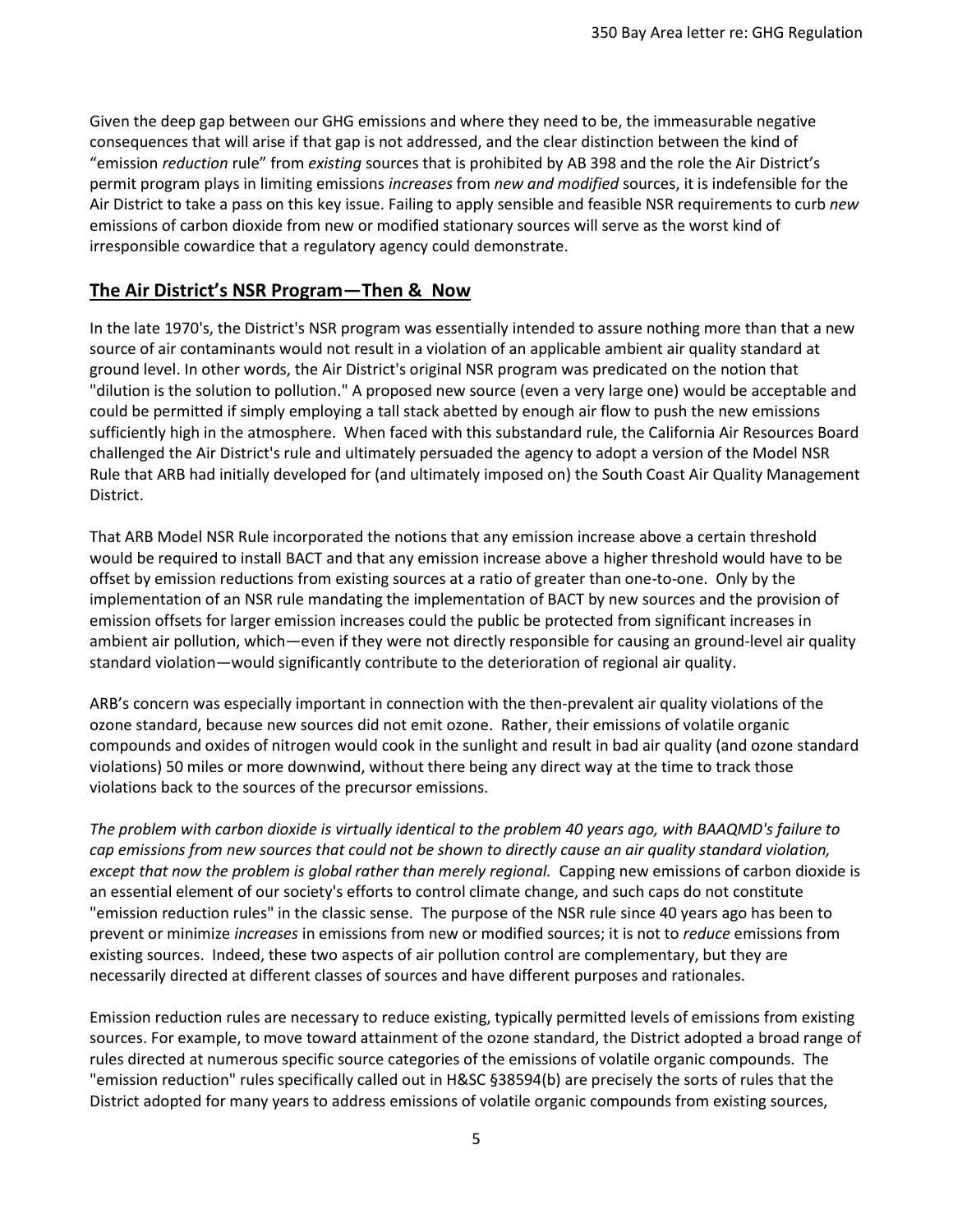except that—in the case of carbon dioxide emissions from existing sources—ARB is engaged in implementing a market-based compliance mechanism (rather than a source category by source category set of command and control rules) that is intended to result in decreases in such emissions from existing sources.

Although NSR rules intended to limit emission *increases* from new or modified sources are a necessary complement to efforts to reduce emissions from existing sources, the purpose, effect, and methodology used in the implementation of NSR are entirely different from the manner in which emission reduction rules function. It is deceptive for the Air District to attempt to conflate the very different purposes, functions, and methodologies of NSR to those of traditional command and control emission reduction rules. Yet, by refusing to include increases in carbon dioxide emissions from new or modified sources in its revised NSR rule, BAAQMD is misleading the public by falsely analogizing its NSR program to its entirely separate efforts to develop source-category-specific emission reduction rules. Such deception should not be countenanced by the Board of Directors.

The need to regulate GHGs today is even more compelling than the reasons the Air District provided when it began to incorporate air toxic evaluation in its NSR program about 30 years ago. In this context, the process BAAQMD used at that time is instructive: Air toxics were regulated for 30 years simply by the inclusion of minimal language establishing a toxics policy, without an explicit standard or procedure set forth in the NSR rule. **The public and the Board need to understand the implications of this innovative action the Air District took in the 1980s, and the Board needs to be asking staff and itself why such leadership is not being employed toward the GHG pollutants that impact the planet's life-support systems with such comprehensive, destructive power.**

# **The Air District's Remaining Authority over GHGs**

In 2013, the Air District Board of Directors voted for a Resolution Adopting a Greenhouse Gas Reduction Goal and Commitment to Develop a Regional Climate Protection Strategy (2013 Climate Resolution). The findings stated in the 2013 Climate Resolution made a profound case for urgent action and, in effect, laid the groundwork and justification for Air District action to regulate GHGs through programs *of its own design*, not mandated by federal or state requirements. Furthermore, the urgency of regulating GHG emissions established by the 2013 Climate Resolution supports the conclusion that the standard of maximum allowable increases in global temperature correlates with the massive emission reductions needed to achieve it.

While AB 398 removed the Air District's capacity to "adopt or implement an emission reduction rule for carbon dioxide from stationary sources that are also subject to" the state's cap-and-trade program, its authority over rampant GHG over-pollution in the Bay Area remains strong. Its responsibility to solve this problem remains weighty. Yet BAAQMD seems to have an unclear perspective on both its capacity for remaining action and the necessity of taking it.

We can think of GHG regulation by the Air District as four legs of a stool:

- 1. Reducing  $CO<sub>2</sub>$  from sources subject to the state's cap-and-trade program;
- 2. Preventing increases of  $CO<sub>2</sub>$  from sources subject to the state's cap-and-trade program;
- 3. Reducing other GHG pollutants from sources subject to the state's cap-and-trade program; and
- 4. Reducing all GHGs from sources that are not subject to the state's cap-and-trade program.

While AB 398 misguidedly cut off the first leg of the stool—an infringement on local pollution control that we believe must be repaired in a future legislative session, and a handicap toward effective implementation of important environmental justice legislation like AB 197—the stool is still left with three legs. Obviously, with only three legs left, BAAQMD's regulatory strategy on GHGs must rely even more heavily on those remaining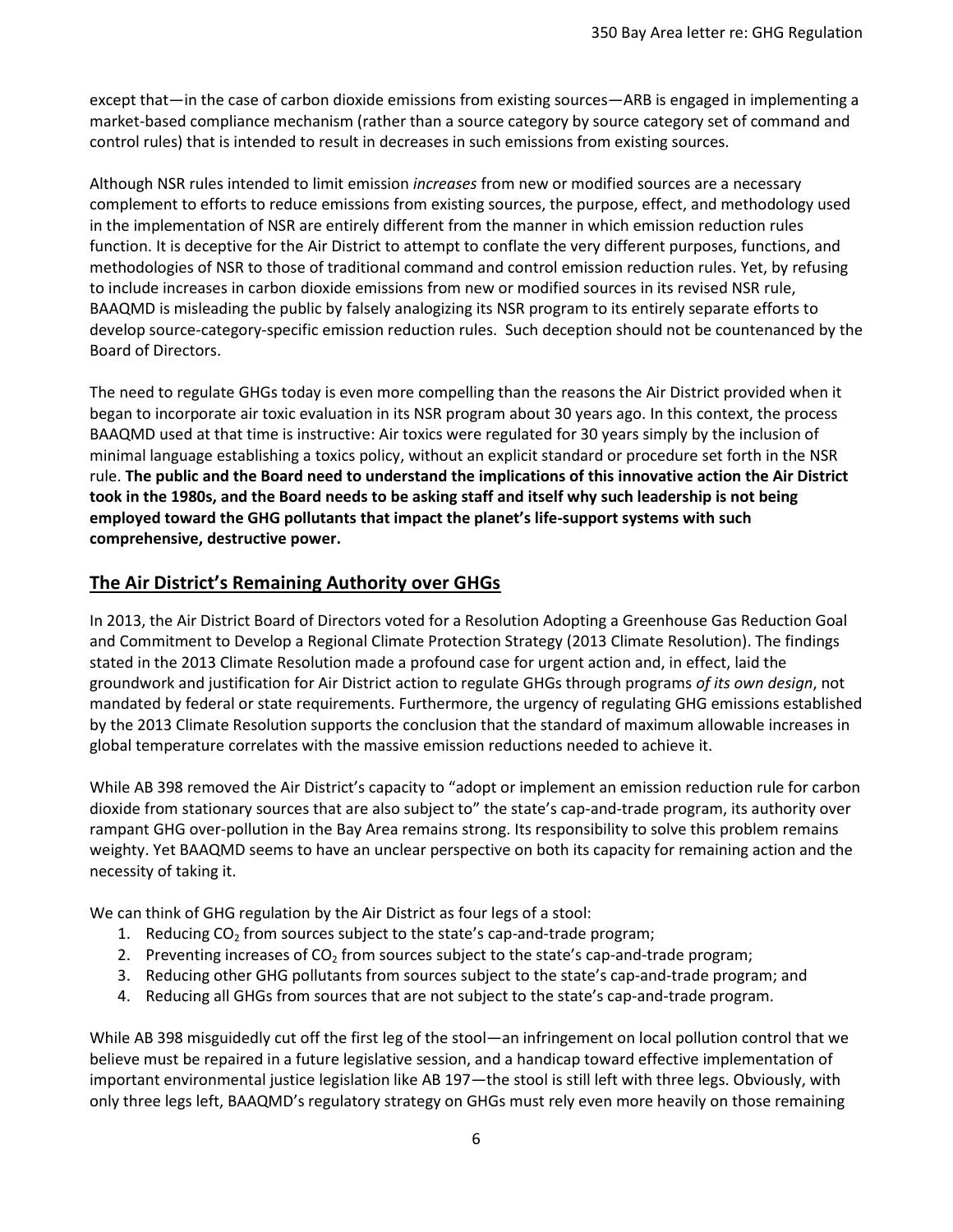planks in order to meet its very steep—but critically necessary—climate targets. Yet the Air District is acting like the legislature took away the agency's stool entirely and that the regulators can just go home.

The Air District graph we included on page 2 of this letter makes crystal clear that regulators, to the contrary, need to step it up like never before. It's time for the Air District to get serious about the three-legged stool business. Additional to what we have covered previously in this letter, we suggest below some further actions that the agency must take in this area in order to avoid vacating its remaining responsibility and authority over out-of-control climate pollution. Many of these actions should be implemented in this revision of the Permits Regulation. If it must be delayed and reworked for that to occur, so be it. The public and the Board of Directors cannot let this rulemaking opportunity pass.

#### *i. Non-attainment*

The Air District's permit program currently addresses GHGs in the regulatory framework of the federal PSD (Prevention of Significant Deterioration) program. The usage of the PSD standard explicitly suggests that there is an allowable level that such GHG pollution may increase in the region. Yet the Air District's 2017 Clean Air Plan clearly shows that regional GHG emissions need to be reduced from about 85 MMT/year (in 2015) to about 15 MMT/year and lays out in detail a range of grim present and future impacts that such pollution is having and will have on public health in the region. Significant damages to public health and costs for infrastructure adaptation will be incurred even if this emission reduction goal is met.

It is clear, then, that incorporating GHGs into the PSD program, while imposed by EPA, is an inadequate framework for regulating these pollutants. The Air District has, in effect, made a reasonable case that GHGs should instead be regulated as non-attainment pollutants under NSR. The Air District has the statutory discretion to do so, even as it also incorporates the federal PSD backstop for GHGs. It also has the moral and scientific basis to take such action. Such a designation would make clear that we are grossly out of attainment with the GHG emission levels necessary for a two-thirds chance to hold climatic warming to 2°C and that the objective is to keep the problem from getting worse. A non-attainment approach would naturally lead the Air District to design a regulatory program that as a first step prohibits increases in GHG emissions as it also works toward achieving the necessary reductions, as described by the Clean Air Plan and as directed by the Board when it adopted the 2013 Climate Resolution.

Indeed, the Air District's action in 2013 establishes the logic of regarding GHGs as non-attainment pollutants, deserving of stringent trigger levels for permitting, and the imposition of BACT to both curb increases and propagate the use of the best control strategies as they evolve. State action has suggested a similar understanding of GHG emissions and what the allowable standard is. We already emit GHGs well over the standard needed to keep the rise in global temperature to below 2°C.

This agency should therefore take the appropriate corresponding action: namely, to impose BACT and offset requirements on proposed increases in carbon dioxide emissions that would trigger NSR thresholds.

Proposed Rules 2-1 and 2-2 do not adhere to Board and Air District commitments as expressed in both the 2013 Climate Resolution and the 2017 Clean Air Plan just adopted. If the Air District moves forward without adopting a "no net increase" approach despite being so wildly out of attainment with the implied GHG standard, it exposes a lack of seriousness about doing its part to protect the global climate, as commanded in the Air District's mission statement. Intellectual honesty requires the use of the non-attainment framework for GHG pollution, not the PSD standard.

#### *ii. Reducing other GHG pollutants from sources subject to the state's cap-and-trade program*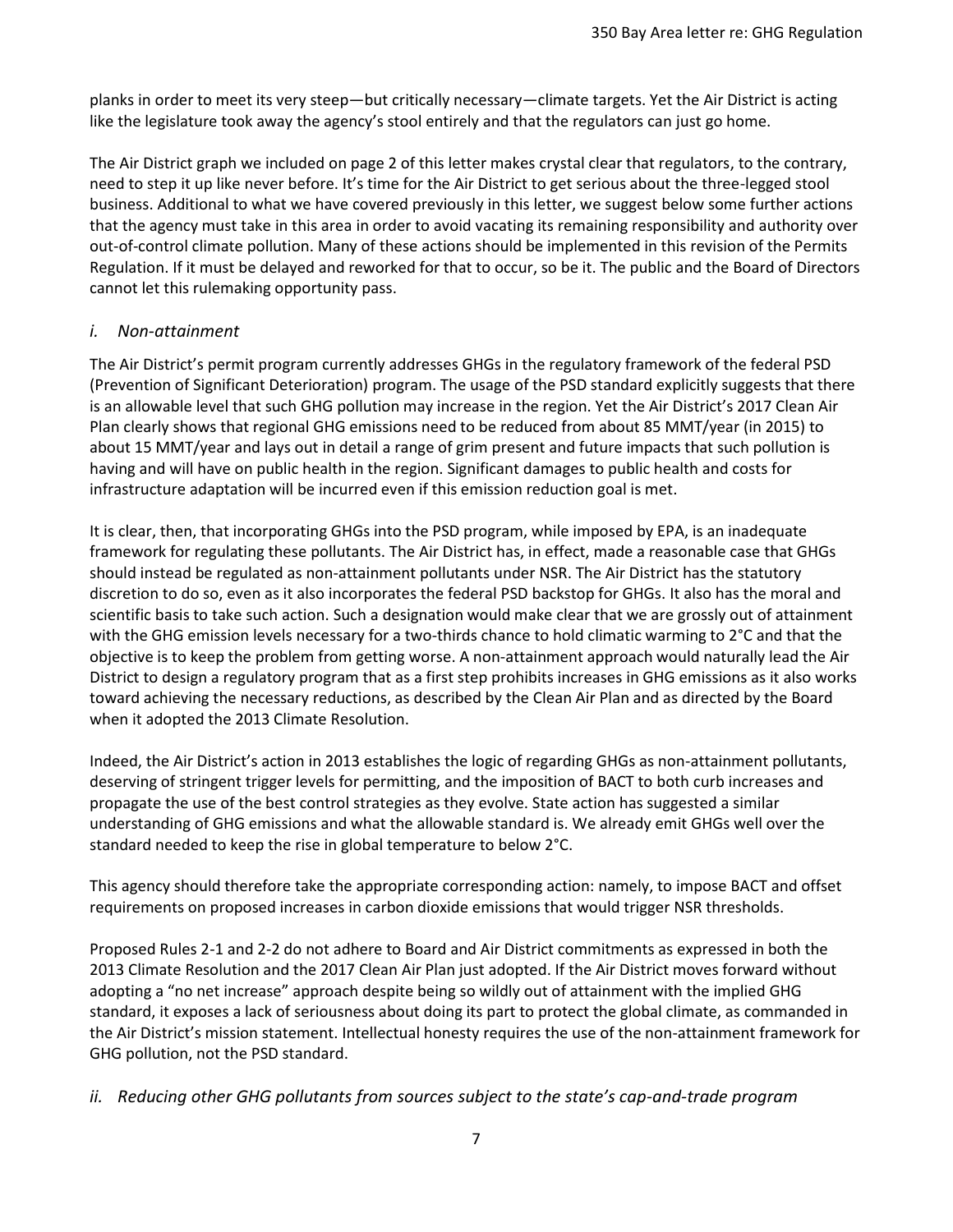Air District staff acknowledge in their staff report on these rule amendments that GHGs other than carbon dioxide play an important role in regional emissions, yet neglect to move forward with the long-overdue task of integrating them into the permitting program for large sources without providing any sound argument.

Staff presented to the Climate Protection Committee on September 21<sup>st</sup> about its Basin-Wide Methane Strategy—an omnibus control measure from the 2017 Clean Air Plan—and has repeatedly highlighted the importance of black carbon and other super-GHGs. **Now is the time to include evaluation of GHGs into the standard permitting process for large sources, and there is no debate about GHGs other than CO2.**

### *iii. Reducing all GHGs from sources that are not subject to the state's cap-and-trade program*

Even given—for the sake of argument—the maximalist interpretation of AB 398 proffered by BAAQMD staff in their report on the proposed amendments to the Permits Regulation, the agency is still simply ignoring in this rulemaking the many small and medium-sized permitted sources that *do* emit GHGs but are *not* subject to the Cap and Trade program. No one believes these emissions to be affected by AB 398. **These small and mediumsized sources have cumulative impacts and cannot be overlooked.**

The Air District's Climate Protection Program dates back to 2005. In that time, the Air District has taken very little permit-related regulatory action on GHGs. It is long past time for the District to set a meaningful BACT threshold for GHG emissions. Setting this threshold will not marginally increase the number of permits the Air District must issue, and the consideration of GHGs in permit evaluations is not burdensome. By taking this approach, the Air District would be able to achieve cumulative reductions from small and medium-sized sources without an onerous permitting load.

Our GHG emissions are already far, far above what they need to be to prevent a range of legitimately catastrophic eventualities. In reality, setting a low BACT threshold for GHGs is a minor change to Air District business, as most permit applications are routine. Changes to BACT determinations evolve very slowly. That said, setting a low programmatic BACT threshold allows for the newest information to be incorporated when it becomes available.

## **Conclusion**

Serious action by the Air District to address our GHG pollution crisis on the front end—i.e., through its permitting program—is long overdue. The Permits Regulation must be overhauled to provide a complete framework to limit GHG emission increases from new and modified sources. AB 398 provides no excuse at all for inaction on this matter. In addition, non-CO<sub>2</sub> GHG emissions and GHG emissions from non-cap-and-trade sources cannot be ignored and must be addressed.

The Air District must take this opportunity to step up its regulatory action, not dial it back. The Board of Directors must hold itself and its staff accountable to the cold, hard data in front of us all. Thank you so much for your attention on these important matters and for your continued service to the region.

Sincere regards, on behalf of 22,000 members of 350 Bay Area,

Jed Holtzman Janet Stromberg Larry Chaset Senior Policy Analyst **Bay Climate Action Plan Lead** Attorney at Law

Sustainable Energy Futures

Other organizational signatories follow.